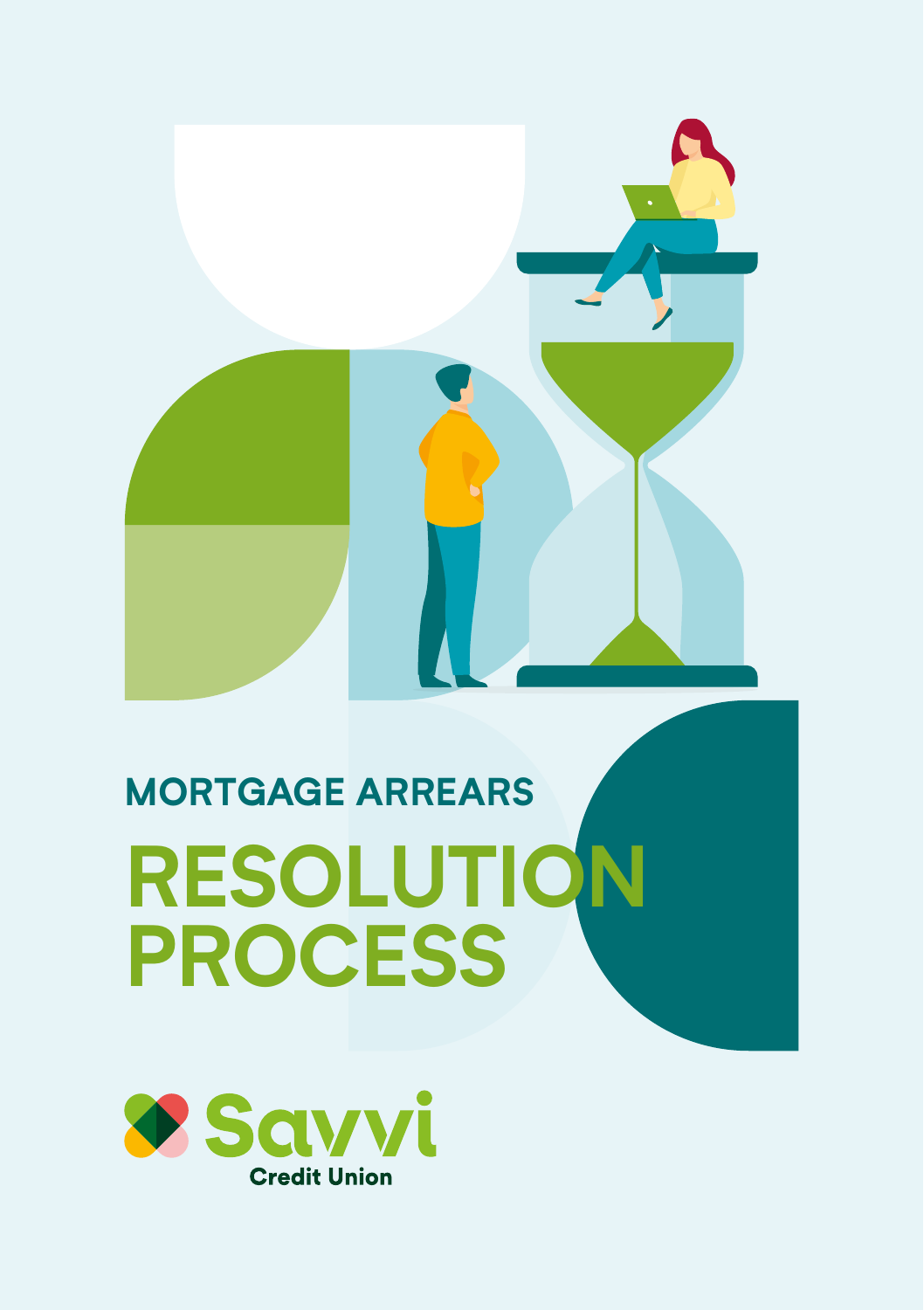## **We are here to help.**

We understand that your financial circumstances can change and this can result in you being concerned about falling into arrears or you could already be in arrears on your mortgage repayments. Savvi Credit Union are committed to helping you.

**This guide is to help you or if you have any concerns about meeting a repayment on your mortgage. Whatever the cause of your financial problems, the most important thing is that you communicate with us so that we can examine all the practical options available to you. The earlier we know about your difficulties, the earlier we can help you.**

# **How we can help you.**

The Central Bank of Ireland has a Code of Conduct on Mortgage Arrears (CCMA) to provide protection mortgage holders. Under the CCMA, Savvi Credit Union implemented a four-step process called the Mortgage Arrears Resolution Process (MARP). The MARP is a four-step process that aims to engage with, support and find resolution for our mortgage customers who are in arrears, or are at risk of going into arrears.

It is very important that you understand the obligations that the Code places on you. You must co-operate with us to tackle your repayment difficulties. If you do not work with us or provide the information we ask for, you will be considered to be 'not co-operating' and will lose the protection given to you by MARP.

Note: The Code applies to a mortgage taken our as your primary residence which is the residential property you occupy as your home or your own residential property in the state even if you do not currently live in it.

# **STEP 1**

# **Communication**

**The most important step is to contact us as soon as possible. We understand that facing your financial problems can be daunting but the sooner you contact us, the sooner we can start working on finding a solution. It is also important that you respond to any communication we send to you.**

There are letters we are required to send under the Code. These letters will include information such as the amount of arrears on your mortgage, contact information amongst other details.

We may also need to contact you if you have not responded to a required timeline, if we need to clarify information or if there are other options that we need to discuss with you. We may also need to contact you if you have not met a payment arrangement that we have made with you.

We will make sure that we only contact you if necessary and we are here to explain anything you need in more detail.

We have trained and knowledgeable staff if you would like to discuss any aspect of your mortgage. Just ask to speak to one of your credit union's Credit Controllers.

You can also contact the Money Advice and Budgeting Service (MABS). They provide independent financial advice free of charge.

> **THE FIRST AND MOST IMPORTANT STEP YOU CAN TAKE IS TO TALK TO US AS SOON AS YOU KNOW YOU ARE IN DIFFICULTY OR ARE AT RISK OF GETTING INTO DIFFICULTY.**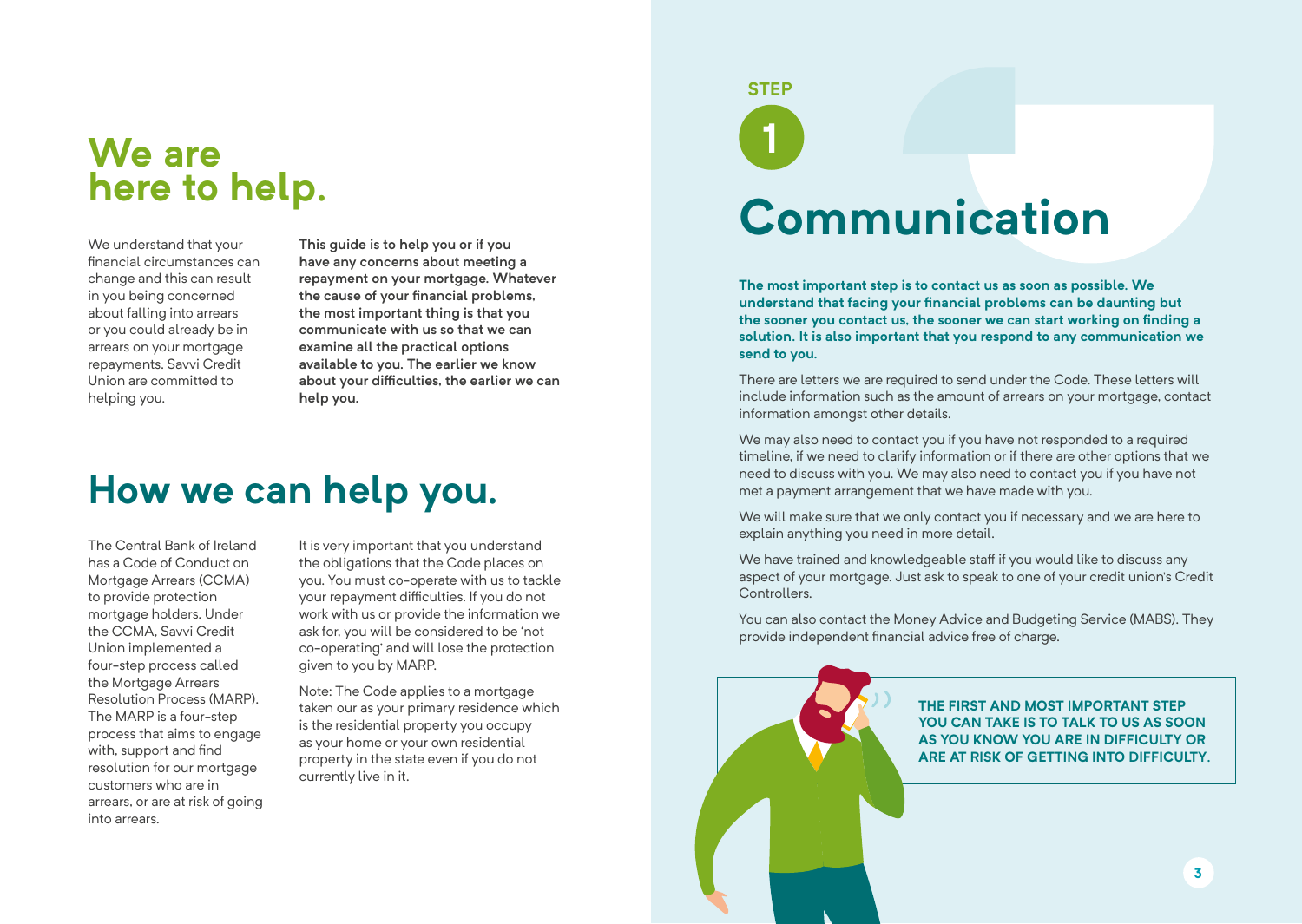### **2 Our Communications Goal**

#### **Our goal is to work with you to achieve an appropriate resolution to your financial difficulties. We will ensure that:**

- Our communications are clear, concise and easy to understand.
- Our communications are never aggressive, intimidating or harassing. The volume of communications is proportionate and not excessive.
- You are given sufficient time to complete any actions required before follow-up communication is attempted.
- Future communication is agreed so that you are aware of any next steps.
- We aim to treat all our members fairly and to act to the highest standards of professionalism at all times.



# **Financial information**

**We need to get a clear picture of your finances. We will provide you with a Standard Financial Statement (SFS) to fill in. This is a form specially designed to give us a detailed understanding of your finances. You can get the SFS through our website or you can call one of our team to send this out to you.**

If you need help to fill out your SFS, don't ever be afraid to ask as there are several options:

There is a 'Guide to completing the SFS', at our website **[www.Savvi.ie](http://www.Savvi.ie)** or you can call us on 01 632 5100 and request one to be sent to you.

One of our team can help you. We can do this over the phone, or we can arrange a meeting in our offices or by another digital means.

You can also get independent advice to help you fill in the SFS or help from MABS– see 'Useful contacts' on page 16.

We rely on your SFS to fully assess your situation. It is vital that you fill in the SFS fully, honestly and accurately. We might ask you to give us documents to support what you tell us in the SFS (for example, we might ask for payslips). If you don't fill in the SFS honestly or fully, or you refuse to provide any documents we ask for, we will consider you to be 'not co-operating', and you will lose the protection provided by the code.

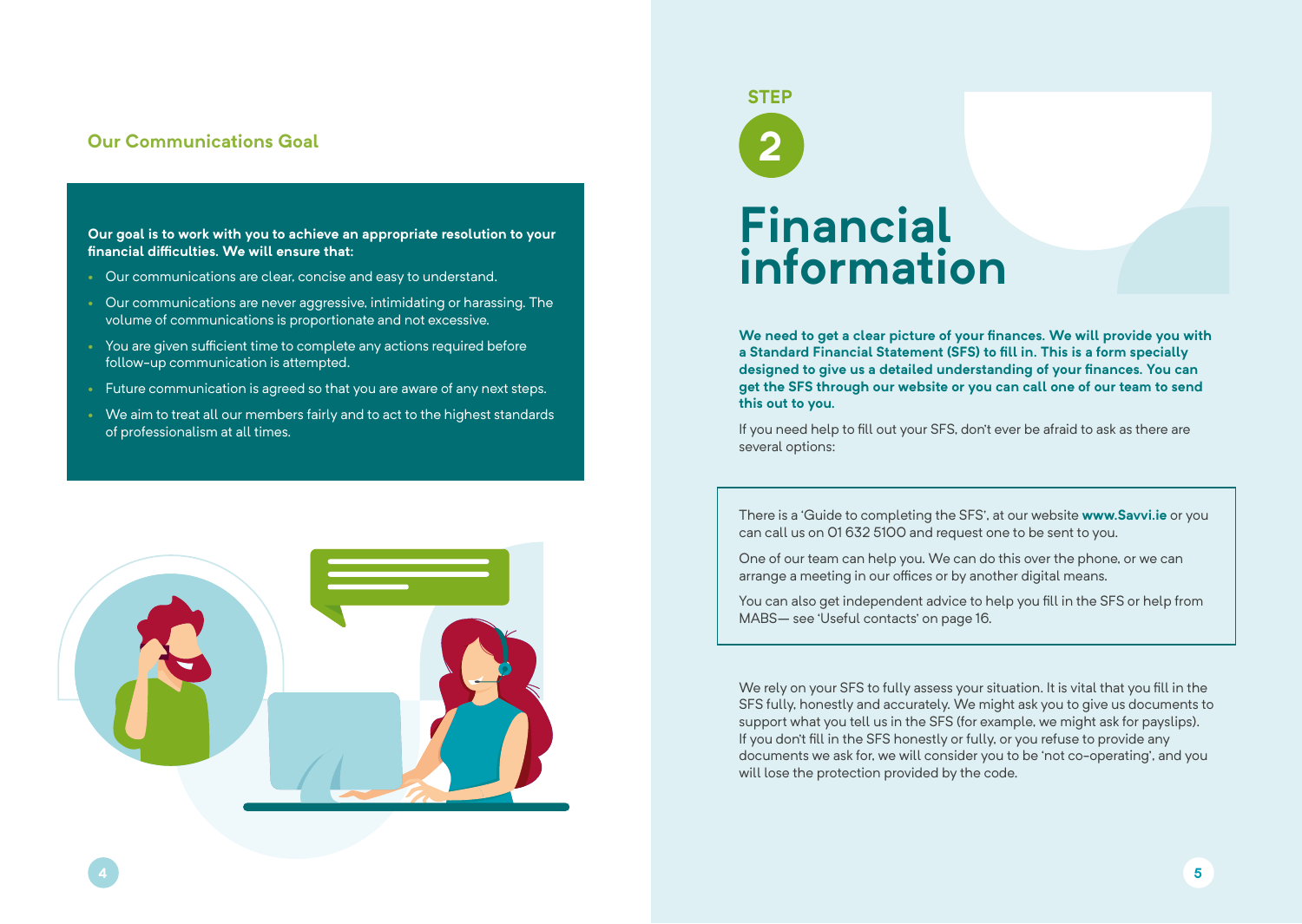

# **Assessment**

When assessing requests for an alternative repayment arrangement (ARA) we will use the information provided by you in the SFS to assess your individual situation. We will consider the following criteria in order to assess your case for an ARA.



- **• The information provided in your SFS**
- **• Your personal circumstances household income, expenditure and household budget**
- **• Your overall personal debt**
- **• Your current ability to make repayments**
- **• Your previous repayment history**
- **• Any other relevant personal information**

We will also need to consider the long-term sustainability of the mortgage. At the end of the assessment stage, we will have a clear picture of your individual situation and whether it meets the criteria for any alternative repayment options or measures.

Our goal is to keep you in your family home wherever possible, where you are working with us to prioritise your mortgage repayments.



# **Resolution**

**Once we have gathered and assessed all the information relating to your financial circumstances, we will work with you to explore all possible options. While we can't guarantee a specific outcome, we are dedicated to finding an appropriate resolution for you, wherever possible.**

We outline below a list of potential ARA's and the key features of these arrangements for illustrative purposes only.

An ARA being offered is subject to your individual circumstances and our assessment of your SFS. As such the following options may not be suitable for your particular situation.

### **'Interest Only'**

You will only pay the interest owed on your loan during this period.

Your monthly repayment arrangement reduces as you are not paying anything towards reducing the capital balance of the mortgage.

After the interest-only period, either your payments increase to a higher amount that ensures you repay your mortgage within the original term or where appropriate, the term of your mortgage will be extended.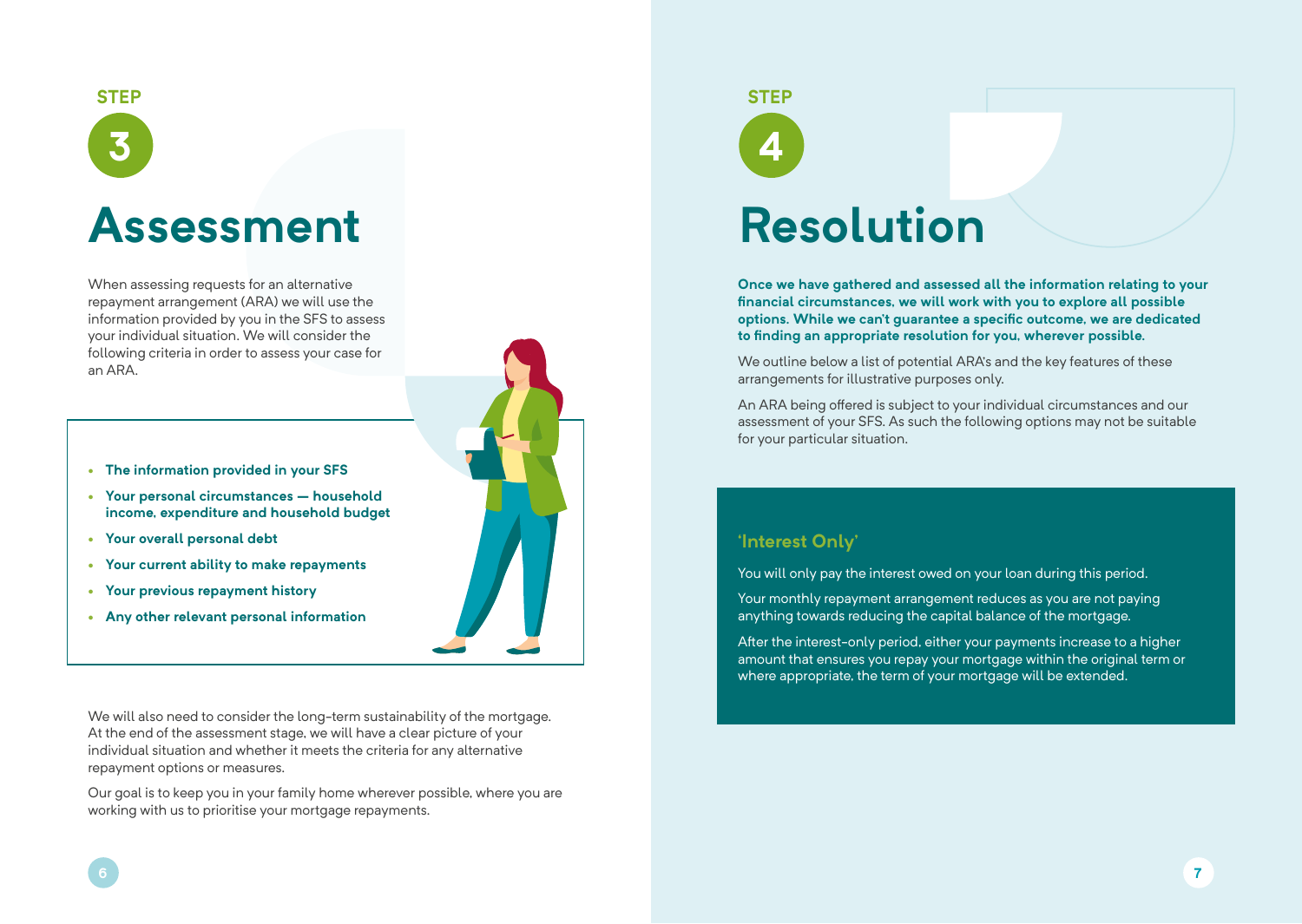### **'Reduced Monthly Repayments'**

Your monthly repayment is reduced to match your affordability for a fixed amount of time – this generally can be 12 to 36 months. Both interest and capital will be repaid.

After the reduced repayment period, either your payments increase to a higher amount that ensures you repay your mortgage within the original term or where appropriate, the term of your mortgage will be extended.

### **'Repayment Break'**

You can enter into an arrangement to defer the payment of all or part of your mortgage repayment for an agreed period of time to ease the immediate financial pressure on you – generally for up to 3 months.

After the deferral period, either your payments increase to a higher amount that ensures you repay your mortgage within the original term or where appropriate, the term of your mortgage will be extended.

### **'Extension of Loan Term'**

The term is extended so you pay the mortgage over a longer period, resulting in a lower monthly repayment.

'Capitalisation of the Arrears and Interest'

The outstanding arrears and interest are added to the capital balance, so you are no longer in arrears.

To ensure the arrears amount is paid off, either your payments increase to a higher amount that ensures you repay your mortgage within the original term or where appropriate, the term of your mortgage will be extended your repayments by spreading the amount of any arrears and interest over the remaining term of your mortgage agreement.

**EACH OF THE OPTIONS FOR ALTERNATIVE REPAYMENT ARRANGEMENTS HAS STRICT QUALIFYING CRITERIA, WITH EACH CASE ASSESSED ON AN INDIVIDUAL CASE-BY-CASE BASIS.**

#### **Important points to note in relation to alternative repayment options:**

An alternative repayment arrangement may be affordable for you in the short term but could be more expensive over the life of the loan.

• You need to fully understand the implications of any new loan arrangement before you formally accept it. We strongly recommend that you obtain independent legal, tax and financial advice before agreeing to any resolution arrangement, in particular if you have any questions as to the legal, tax or financial implications of the arrangement.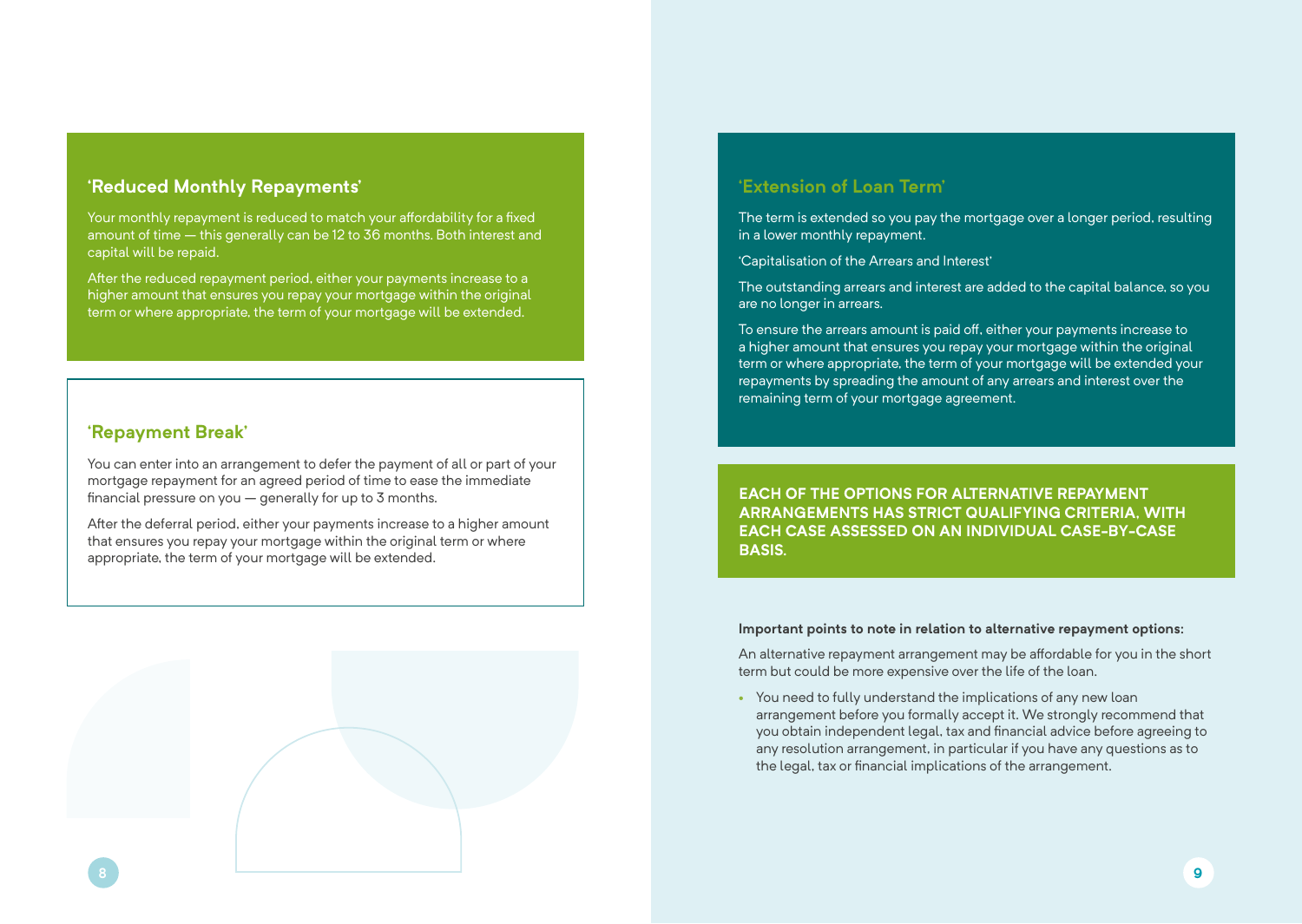- We may require you to sign a settlement/confidentiality agreement as part of an alternative repayment arrangement or restructuring agreement. We recommend that you take independent legal advice prior to entering into a settlement/confidentiality agreement.
- Amending the repayment schedule, term, or frequency of your mortgage will impact the benefit(s) covered by your Mortgage Payment Protection Plan. Please ask your credit unions Credit Controller for more details
- We strongly recommend that you get advice on your life assurance needs.
- You have the right to make a complaint at any time in relation to the treatment of your case under the MARP process or the credit union's compliance with the MARP process. Complaints can be made in various ways, for example, by telephone, in person, through your local branch, in writing or by email. Please refer to the Complaints Procedure on our website.
- Once you remain within the MARP process, we will continuously monitor any alternative arrangement once it is put in place to establish if there has been any change in your financial circumstances since the arrangement was put in place. However, a review will take place immediately if you do not keep to the terms of your arrangement.
- You have the right to appeal our decision in the event that:
- we offer you an alternative repayment arrangement which you have declined, and you have been advised in writing of other possible options that you may wish to consider.
- we decline to offer you an alternative repayment arrangement.
- we classify you as 'not co-operating'.

### **If we:**

Do not offer you an ARA, for example where we have concluded that the mortgage is unsustainable, and an ARA is unlikely to be appropriate; or

Offer you an ARA and you are not willing to accept them.

We will inform you in writing of other options that are available to you. In those circumstances, we may commence legal proceedings for repossession of your home either 3 months from the date the letter informing you of your options is issued, or 8 months from the date that the arrears first arose on your mortgage, whichever date is later. Irrespective of how the property is repossessed and disposed of, you will remain liable for the outstanding debt, including any accrued interest, charge, legal, selling and other related costs.

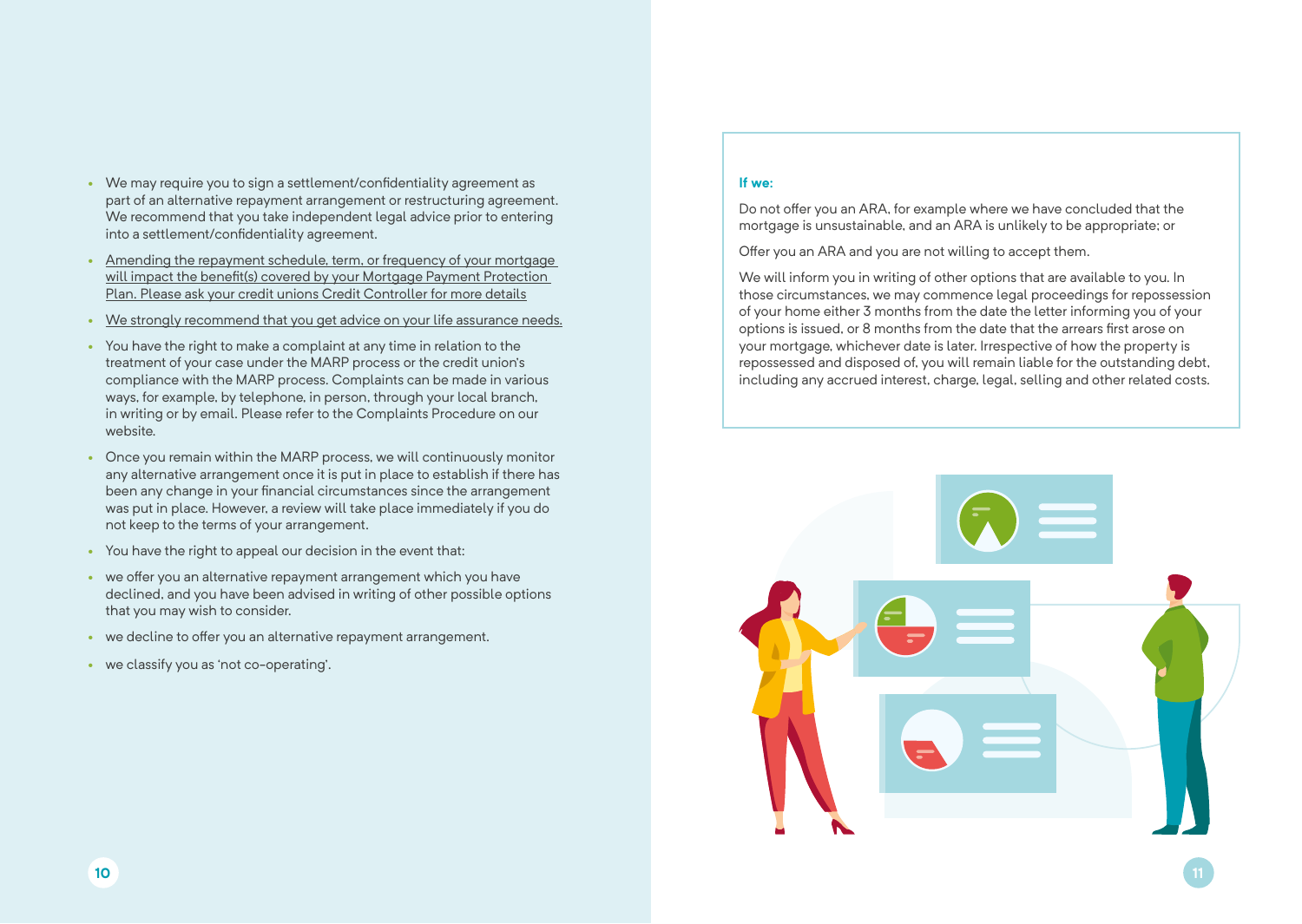# **You can appeal**

You can appeal a decision made by us during the MARP, including where:

ARA.



We offer you an ARA, but you are not willing to enter into the ARA offered.

We decline to offer an



**3**

**YOU MUST WRITE TO US WITHIN 20 BUSINESS DAYS OF RECEIVING A LETTER FROM US IN RELATION TO ONE OF THE ABOVE SCENARIOS, SETTING OUT THE REASON FOR THE APPEAL, AND ADDRESS YOUR APPEAL TO:**



The Appeals Board will acknowledge your appeal in writing within 5 business days of receiving your appeal.

The Appeals Board will provide you with regular written updates on the progress of your appeal at intervals of not more than 20 business days. The Appeals Board will consider and adjudicate on your appeal within 40 business days of receiving the appeal and will notify you in writing of their decision within 5 business days of their decision.

If you are unhappy with a decision of the Appeals Board, you have the right to refer the matter to the Financial Services Ombudsman (see Useful Contacts on page 16)

## **What does not co-operating mean?**

Under the code, you will be considered to be 'not co-operating' with us if any of the 4 circumstances below apply:

### **If:**

- You failed to give us full and honest information that has a significant effect on your financial information and
- We have sent you a warning letter as required by the code, but you have not carried out the action specified in that letter.

### **If:**

- You did not give us relevant information about your financial situation, within the timescale we specified; and
- We have sent you a warning letter as required by the code, but you have not carried out the actions specified in that letter.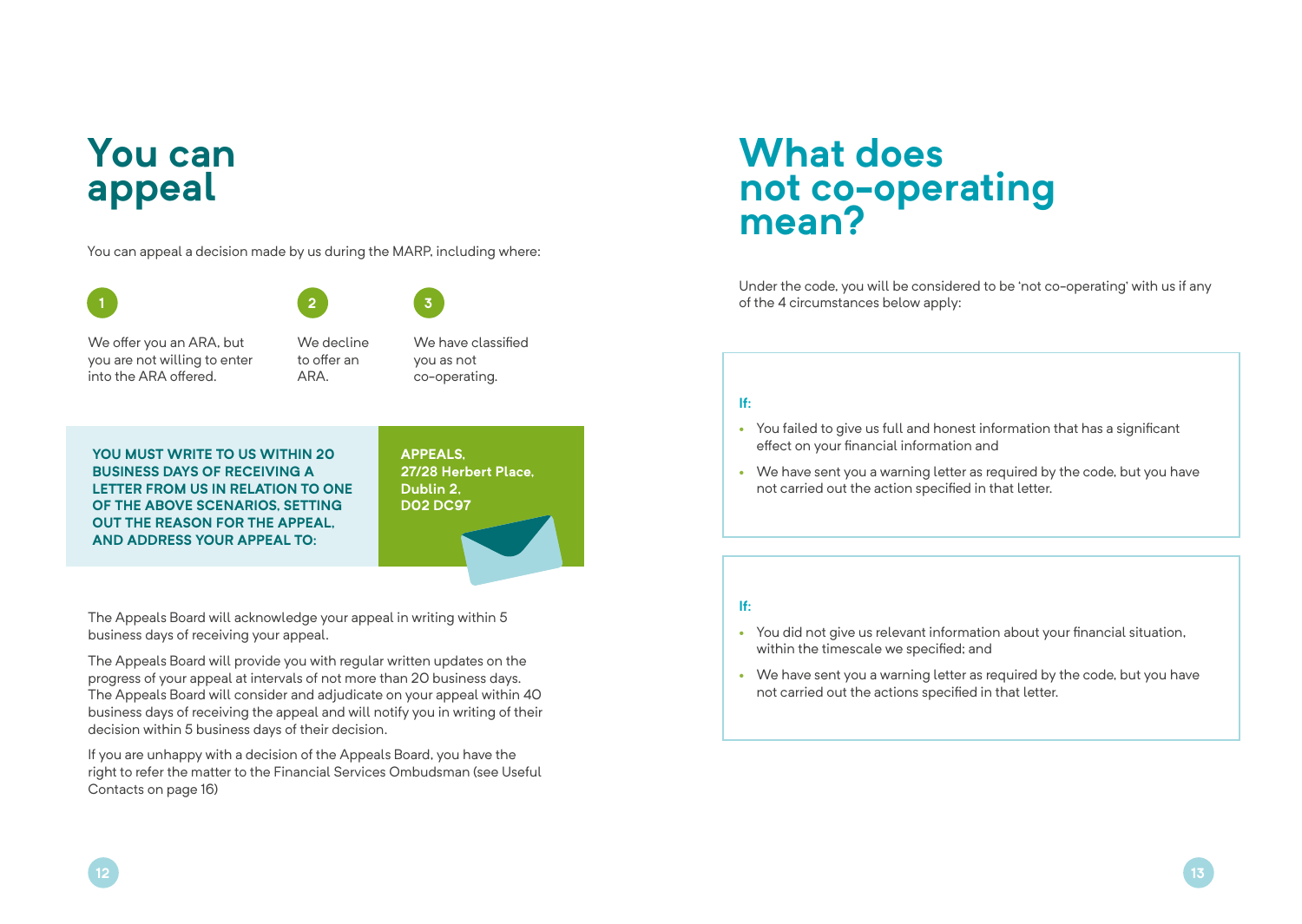#### **If you have not entered into an alternative repayment arrangement with us and there has been a three-month period during which:**

- You have failed to pay your mortgage repayments in full, or you have made your mortgage repayments in full but are still in arrears, and:
- you have failed to contact or respond to any communications from us, or a third party acting for us.

#### **or**

- you have contacted, or responded to communications from us, or a third party acting for us, but have not done everything required to enable us to complete an assessment of your circumstances; and
- We have sent you a warning letter as required by the code, but you have not carried out the actions specified in that letter.



#### **If you have entered into an alternative repayment arrangement with us and since then there has been a three-month period during which:**

- You have failed to pay the new repayments under the alternative repayment arrangement in full and you:
- have failed to contact, or respond to any communication from us, or a third party acting for us;

#### **or**

- have contacted, or responded to communications from us, or a third party acting for us, but have not done everything required for us to complete an assessment of your circumstances, and:
- We have sent you a warning letter as required by the code, but you have not carried out the actions in that letter.

The consequences of 'not co-operating' are serious. Those consequences are set out in the code and include the following.

The MARP no longer applies.

- We may apply legal fees, charges and extra interest on arrears.
- We may commence legal proceedings to repossess your property immediately after you are classified as 'not co-operating'. In this case, irrespective of how a property is repossessed and disposed of, you will remain liable for the outstanding debt, including any accrued interest, charges, legal, selling and other related costs.
- You may no longer be eligible for Personal Insolvency Arrangement (PIA) under the Personal Insolvency Act 2012. For information on PIAs, contact the Insolvency Service of Ireland. Their contact details are on page 18.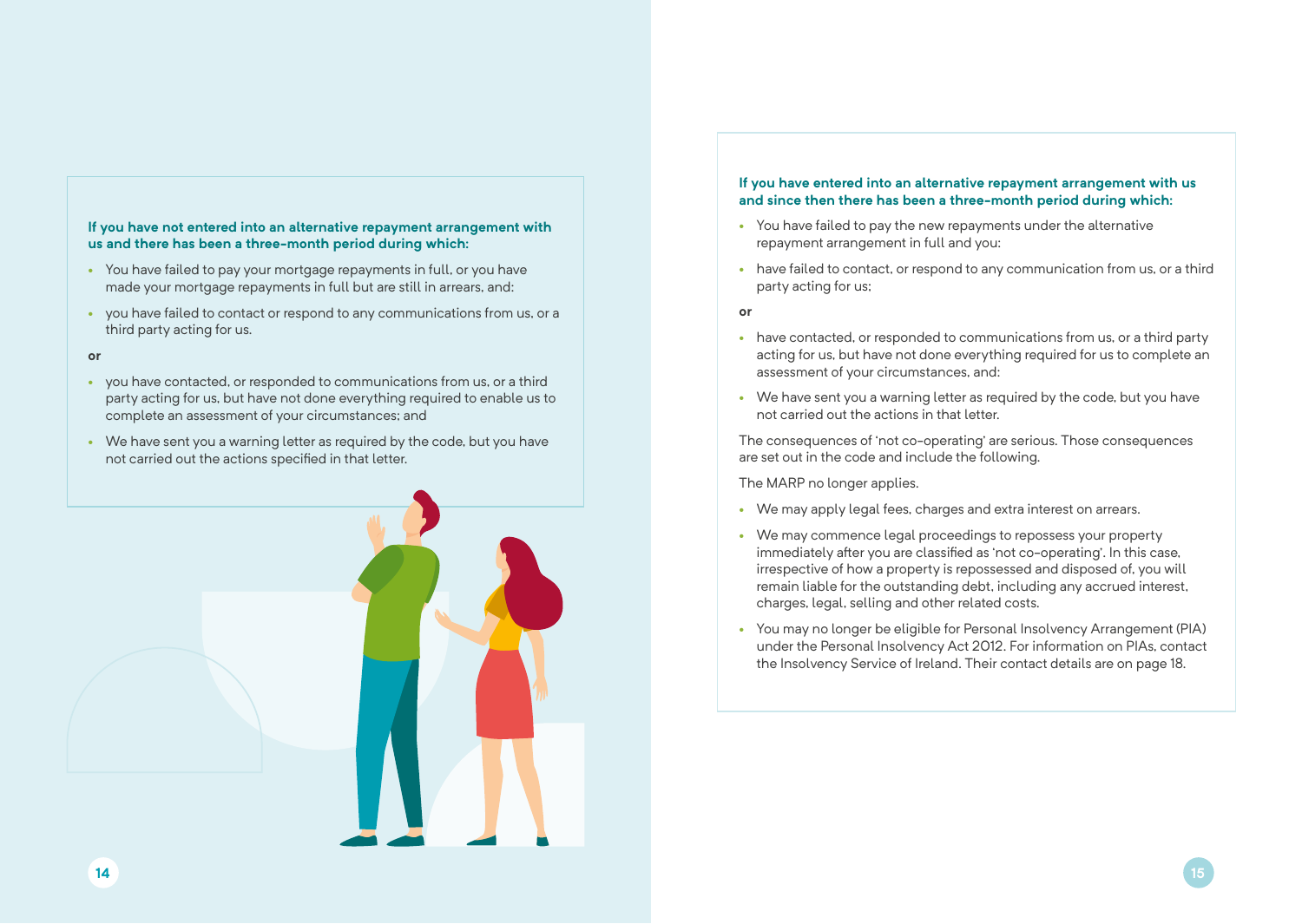# **Useful contacts**

### **Abhaile**

Abhaile is a State-funded scheme to help homeowners find a resolution to their home mortgage arrears. It provides free, confidential, and legal advice from independent, qualified and regulated professionals, which can be accessed through MABS.

**Telephone 0761 07 2000 (Mon to Fri 9am – 8pm)**

### **Money Advice and Budgeting Service (MABS)**

MABS (mabs.ie) offers free and confidential independent advice and assistance with managing your finances. You may wish to seek assistance from MABS Telephone **0761 07 2000** .

A website –

[www.keepingyourhome.ie](http://www.keepingyourhome.ie) is provided by the Citizens Information Board and MABS. This website aims to provide comprehensive information on the services and entitlements available to mortgage borrowers who may be experiencing difficulties making mortgage repayments.

### **Stepchange Debt Charity Ireland**

[Stepchange Debt Charity Irelan](http://www.stepchangedebtcharity.ie)d [\(](http://www.stepchangedebtcharity.ie)**www.stepchangedebtcharity. [ie](http://www.stepchangedebtcharity.ie)**) is a free and independent telephone advice service for people who are struggling with debt or mortgage payments. They will review your financial circumstances and recommend the best way for you to deal with your debts. **Their** 

**Freephone helpline number is 1800 937 435**. The line is available

Monday to Friday from 9am until 5pm and is free to call from landlines and mobiles.

## **The Central Bank**

The Central Bank's website provides independent information on financial products and includes a consumer guide to dealing with your lender on the Code of Conduct on Mortgage Arrears. Telephone **1890 777 777 [www.centralbank.ie](http://www.centralbank.ie)**

### **Citizens Information**

The Citizens Information Board is the statutory body which supports the provision of information, advice and advocacy on a broad range of public and social services including health, employment, social welfare and money.

If you are in mortgage arrears or are worried about mortgage arrears. you can contact the Citizens Information's new dedicated Mortgage Arrears Information help line, phone **0761 074 050** (9.30am–5pm Monday to Friday) **[www.citizensinformation.ie](http://www.citizensinformation.ie)**

## **Department of Social Protection**

The Social Welfare website provide information relating to job seekers allowance, mortgage interest supplement and other welfare benefits you may be eligible for. **[www.welfare.ie](http://www.welfare.ie)**

### **KeepingYourHome.ie**

Provided by the Citizens Information Board and MABS, this website provides comprehensive information on the services and entitlements available if you are having difficulties making your mortgage repayments. It also provides information on MARP. **[www.keepingyourhome.ie](http://www.keepingyourhome.ie)**

### **Office of the Revenue Commissioners**

This website will provide you with information on all tax credits and benefits you may be entitled to. **[www.revenue.ie](http://www.revenue.ie)**

### **Financial Services & Pensions Ombudsman Bureau**

**3rd Floor, Lincoln House, Lincoln Place, Dublin 2.**

Phone: **1890 88 20 90 (lo call)**

Fax: **01 662 0890**

E-mail: **enquiries@financialombudsman.ie**

### **Insolvency Service of Ireland**

Under the Personal Insolvency Act 2012, you have the right to consult with a Personal Insolvency Practitioner. For more information, please refer to their website at **[www.isi.gov.ie](http://www.isi.gov.ie)**

### **Itsyourmoney.ie**

Itsyourmoney.ie provides consumer information and education functions from the Central Bank of Ireland.

Consumer Helpline: **1890 432 432** Website: **[www.itsyourmoney.ie](http://www.itsyourmoney.ie)**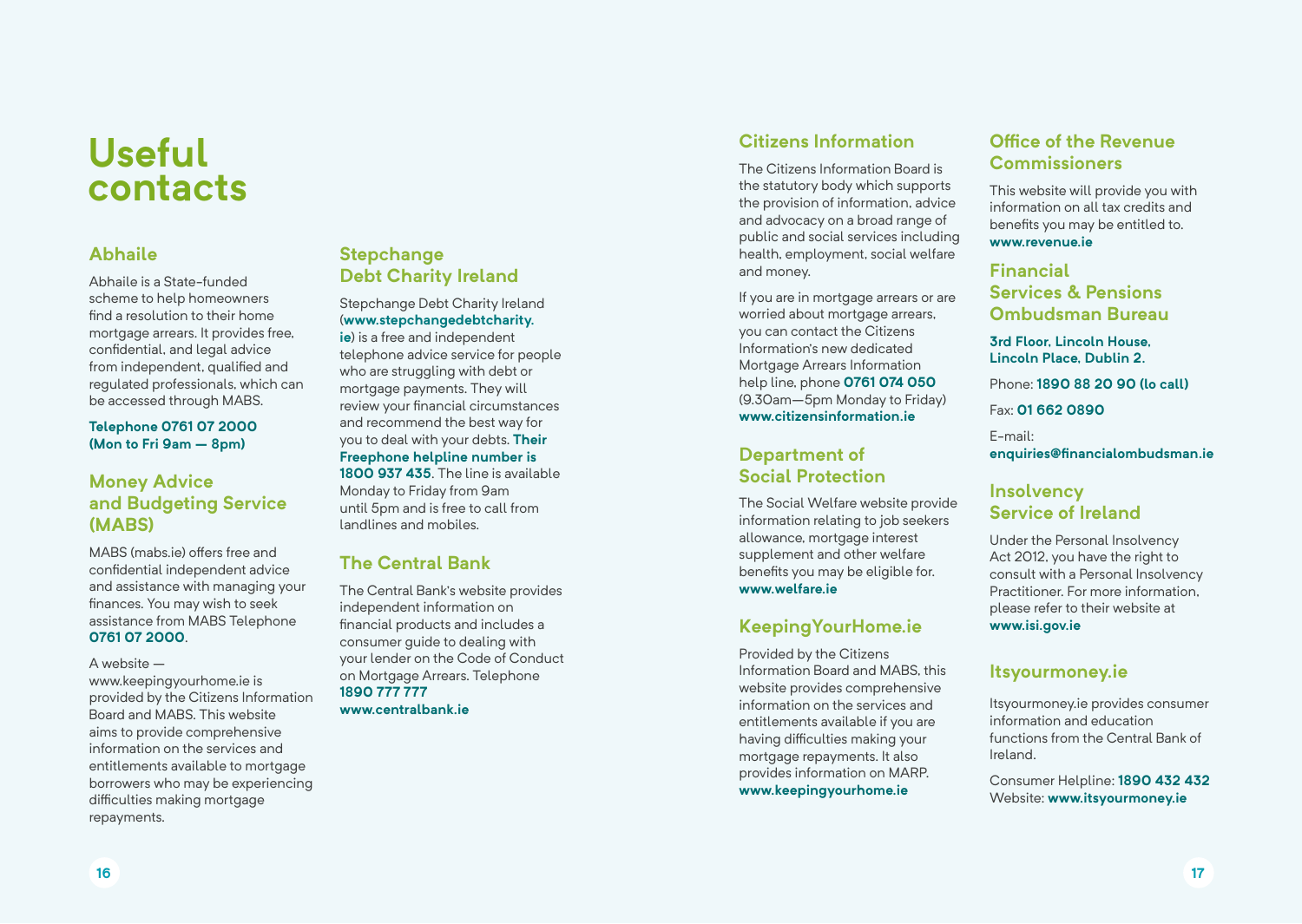## **Other important information we must give you:**

### **Payment Protection Insurance**

If you have previously purchased payment protection insurance for your mortgage loan, it is important that you contact your insurance provider as you may be entitled to make a claim on that policy. If your mortgage is in arrears, the amount of your protection insurance may not be sufficient to cover the outstanding balance.

### **Credit reference agencies**

If you are in arrears, details will be recorded by credit reference agencies such as the Irish Credit Bureau. This could make it more difficult for you to get credit from us or other financial institutions in the future.

For example, you may have difficulty getting a loan, overdraft or credit card.

### **Legal proceedings**

We only start legal proceedings to repossess and sell your home as a last resort. If the proceeds we receive from selling your home do not cover all amounts you owe us (including unpaid interest and charges, and any legal and selling costs), you will have to pay the outstanding amounts.

If we take legal action to repossess a property, we estimate that the costs will be more than €3,000 (and could be far more). That estimate is for Circuit Court proceedings and takes account of solicitor's fees, expenses and VAT (but not barrister's fees or other fees and costs that arise in some cases).